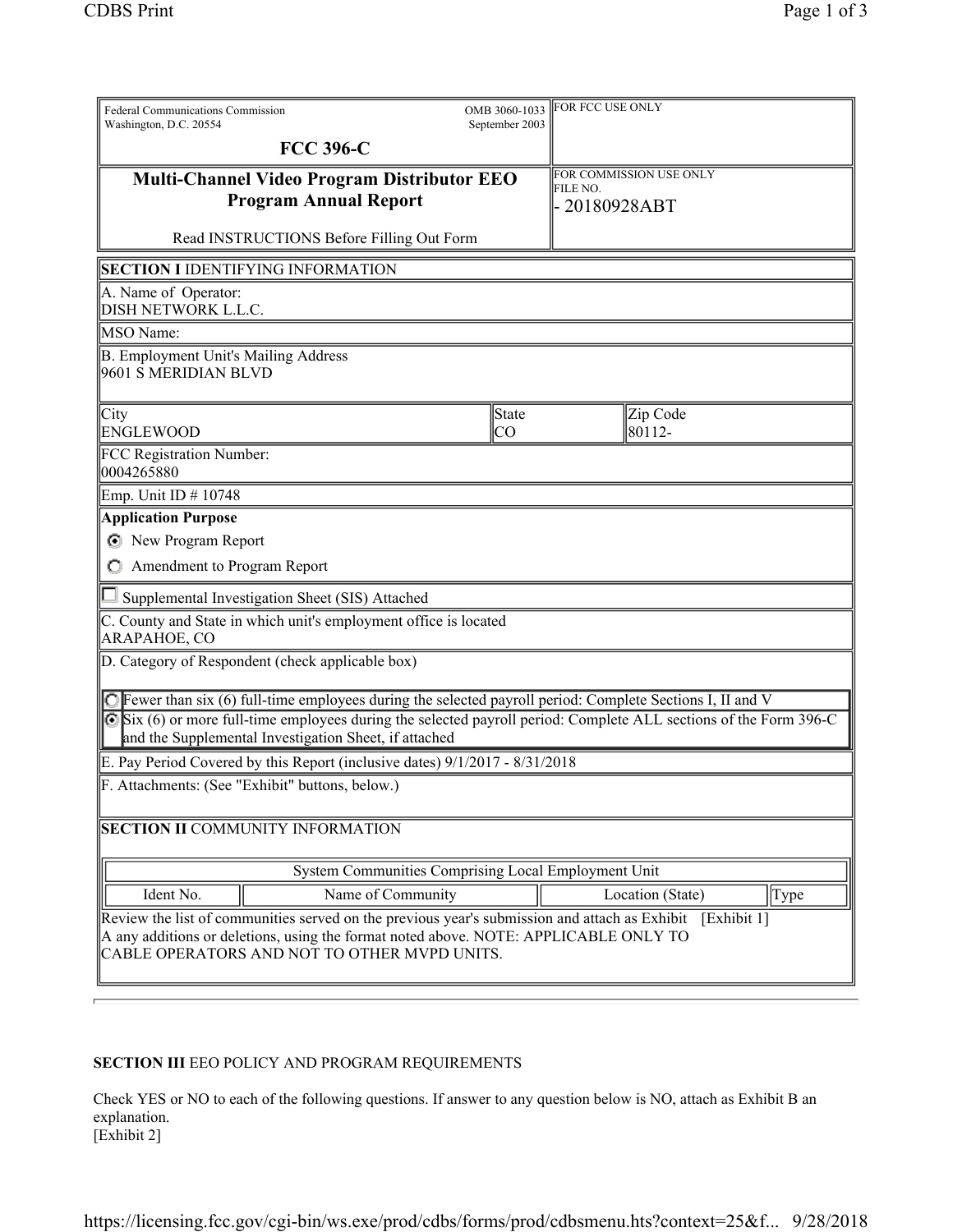| $\ 1$ . Have you complied with the outreach provisions of the FCC's MPVD Equal Employment<br>Opportunity Rule, 47 C.F.R. Section 76.75(b), during the twelve month period prior to filing<br>this form?                                                                                                                         | $\odot$ Yes $\odot$ No |
|---------------------------------------------------------------------------------------------------------------------------------------------------------------------------------------------------------------------------------------------------------------------------------------------------------------------------------|------------------------|
| $  2.  $ Do you disseminate widely your EEO Program to job applicants, employees, and those with<br>whom you regularly do business?                                                                                                                                                                                             | $\odot$ Yes $\odot$ No |
| $\left 3.\right $ Do you contact organizations, media, educational institutions, and other potential sources of<br>applicants for referrals whenever job vacancies are available in your organization?                                                                                                                          | $\odot$ Yes $\odot$ No |
| $  4.  $ Do you undertake to offer promotions to positions of greater responsibility in a<br>  nondiscriminatory manner?                                                                                                                                                                                                        | $\odot$ Yes $\odot$ No |
| $\ 5\ $ To the extent possible, do you seek out entrepreneurs in a nondiscriminatory manner and<br>encourage them to conduct business with all parts of your organization?                                                                                                                                                      | $\odot$ Yes $\odot$ No |
| $\vert$ 6. $\vert$ Do you analyze the results of your efforts to recruit, hire, promote, and use services in a<br>nondiscriminatory manner and use these results to evaluate and improve your EEO program?                                                                                                                      | $\odot$ Yes $\odot$ No |
| $  7.  $ Do you define the responsibility of each level of management to ensure a positive application<br>and vigorous enforcement of your policy of equal employment opportunity and maintain a<br>procedure to review and control managerial and supervisory performance?                                                     | $\odot$ Yes $\odot$ No |
| $\parallel$ 8. $\parallel$ Do you conduct a continuing program to exclude every form of prejudice or discrimination<br>based upon race, color, religion, national origin, age, or sex from your personnel policies and<br>practices and working conditions?                                                                     | $\odot$ Yes $\odot$ No |
| $\vert 9. \vert$ Do you conduct a continuing review of job structure and employment practices and maintain<br>positive recruitment training, job design, and other measures needed to ensure genuine equality<br>of opportunity to participate fully in all organizational units, occupations, and levels of<br>responsibility? | $\odot$ Yes $\odot$ No |

## SECTION IV ADDITIONAL INFORMATION

You may provide as Exhibit C any additional information that you believe might be useful in evaluating your efforts to comply with the Commission's EEO provisions. There is no requirement to provide additional data or information. [Exhibit 3]

## SECTION V CERTIFICATION

This report must be certified as follows:

- A. By the individual owning the reporting system if individually owned;
- B. By a partner, if a partnership; or
- C. By an officer, if a corporation or association.

I certify that to the best of my knowledge, information and belief, all statements contained in this report are true and correct.

| Signed                            | Title                                |  |
|-----------------------------------|--------------------------------------|--|
|                                   | <b>CHIEF HUMAN RESOURCES OFFICER</b> |  |
| Date                              | Name of Respondent                   |  |
| 9/28/2018                         | DAVID SCOTT                          |  |
| Telephone No. (include area code) |                                      |  |
| 7205145555                        |                                      |  |

WILLFUL FALSE STATEMENTS ON THIS FORM ARE PUNISHABLE BY FINE AND/OR IMPRISONMENT (U.S. CODE, TITLE 18, SECTION 1001), AND/OR REVOCATION OF ANY STATION LICENSE OR CONSTRUCTION PERMIT (U.S. CODE, TITLE 47, SECTION 312(a)(1)), AND/OR FORFEITURE (U.S. CODE, TITLE 47, SECTION 503).